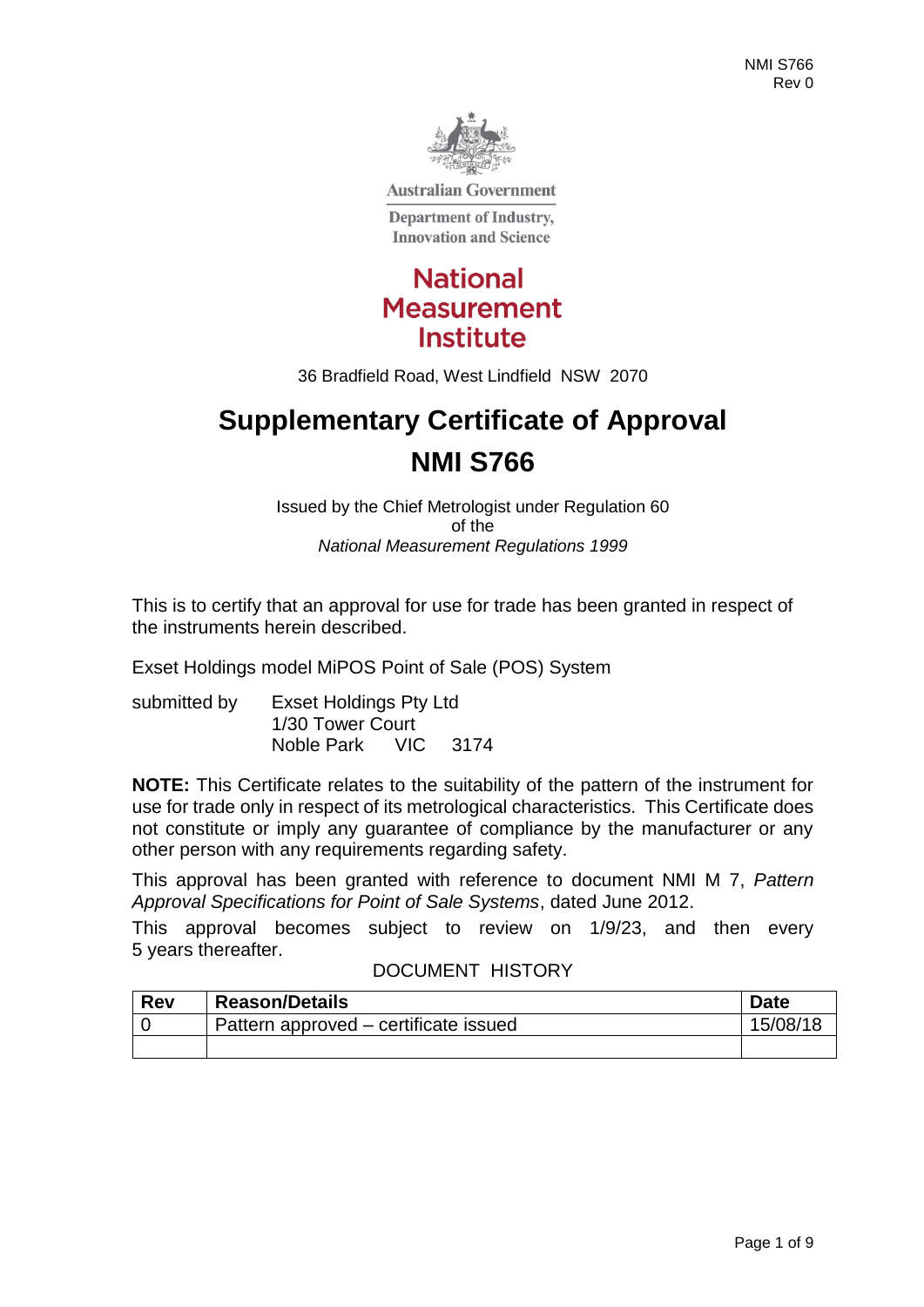# CONDITIONS OF APPROVAL

# **General**

Instruments purporting to comply with this approval shall be marked with pattern approval number 'NMI S766' and only by persons authorised by the submittor.

It is the submittor's responsibility to ensure that all instruments marked with this approval number are constructed as described in the documentation lodged with the National Measurement Institute (NMI) and with the relevant Certificate of Approval and Technical Schedule. Failure to comply with this Condition may attract penalties under Section 19B of the National Measurement Act and may result in cancellation or withdrawal of the approval, in accordance with document NMI P 106.

#### **Special**

Certain aspects of this instrument (in particular transaction record printing formats) are able to be configured by the user. Whilst NMI believes that acceptable formats can be achieved for typical basic sales modes, it is also possible for the instrument to be configured to produce unacceptable formats, and use of some formats may be inappropriate for different sales modes. It is the responsibility of the user to ensure that acceptable and appropriate formats are used in any particular situation.

Signed by a person authorised by the Chief Metrologist to exercise their powers under Regulation 60 of the *National Measurement Regulations 1999*.

**Darryl Hines** Manager Pattern Approval, Policy and Licensing Section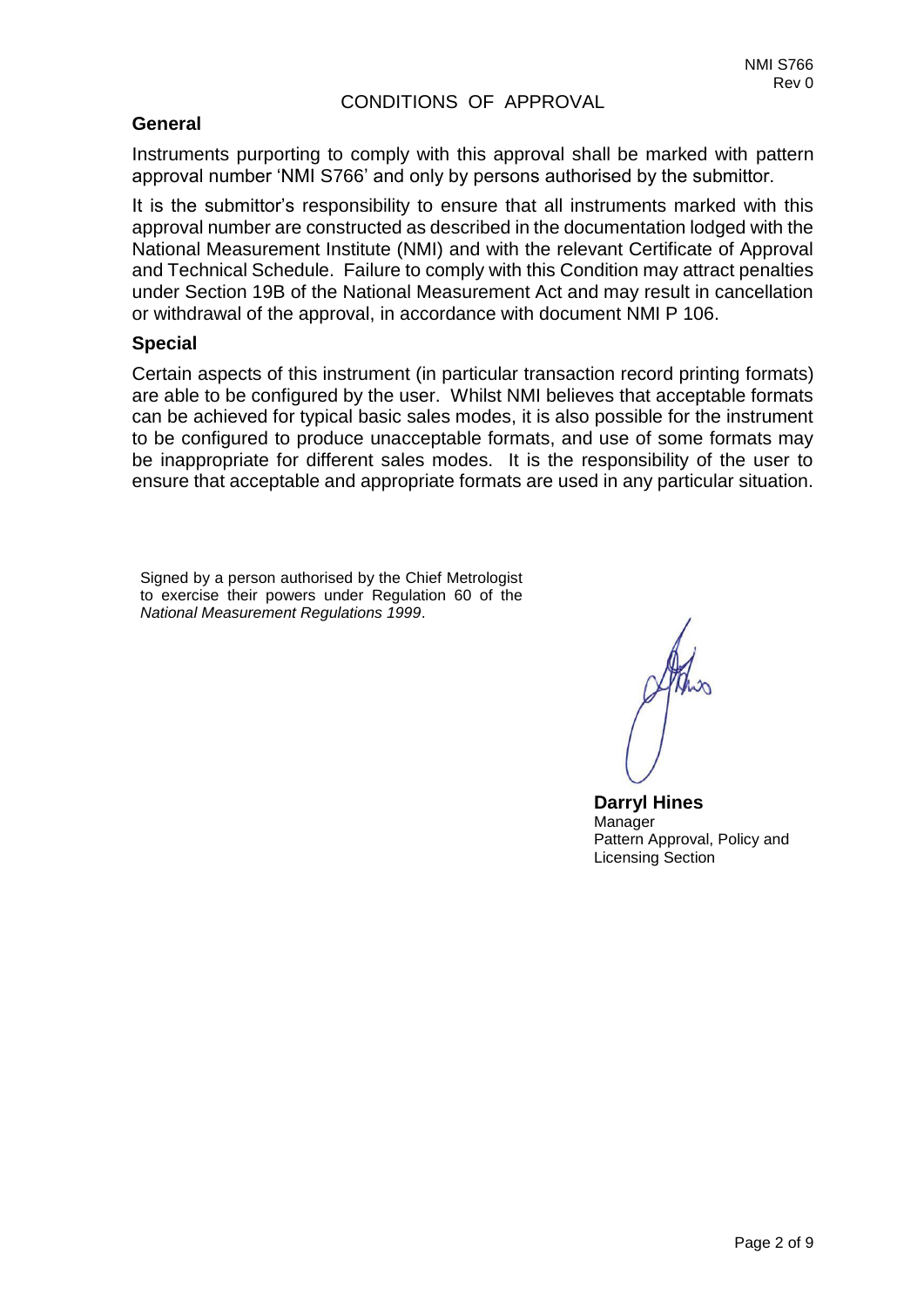### TECHNICAL SCHEDULE No S766

#### **1. Description of Pattern approved on 15/08/18**

An Exset Holdings model MiPOS point of sale (POS) system to provide certain additional facilities for transactions when interfaced to compatible (#) NMI-approved measuring instruments granted with reference to document NMI M 7.

# **1.1 Key Features**

- The system provides point of sale arrangements for a CAS model PD-II selfindicating non-automatic weighing instrument (approval NMI 6/4C/237) or other compatible (#) NMI-approved measuring instruments.
- The system receives measurement data from the output interface of the approved measuring instrument and computes prices using a product look up (PLU) facility.
- The system computes total price for multiple items including non-measured items and is approved for use for transactions direct to the public.
- Manually entered measurement data shall be indicated as such on a printed transaction record.
- The system is able to apply a preset tare value up to the maximum capacity of the approved measuring instrument. Preset tare values may be keyboardentered or stored (e.g. within a PLU facility).
- The POS controllers may be connected in a network to share common PLU data, for totalisation, and to accumulate and retrieve management information*.*
- (#) 'Compatible' is defined to mean that no additions/changes to the hardware/software specified in this approval are required for satisfactory operation of the system.

#### **1.2 System Description**

The MiPOS point of sale (POS) system (Figure 1) comprises:

#### **(i) POS Controller**

The Exset Holdings model MiPOS POS controller comprises a Posiflex model KS7215 or equivalent (\*) PC-based device that operates a Microsoft Windowsbased operating system running MiPOS version 3x.xx software*.* The software version number is displayed on the title bar of the MiPOS application (Figure 2).

#### **(ii) Electronic Indications**

Indications shall satisfy the requirements of document NMI M 7, *Pattern Approval Specifications for Point of Sale Systems*.

The Posiflex model KS7215 POS controller or equivalent (\*) has an integral touch sensitive display to provide an indication for the operator (Figure 3).

A BENQ model G615HDPL computer monitor or equivalent (\*) is connected to the controller and provides an indication for the customer (Figure 4).

Information additional to that required by document NMI M 7, including totalisation details and product images, may also be indicated.

(\*) 'Equivalent' is defined to mean other proprietary equipment of the same or better specifications requiring no changes to the software specified in this approval for satisfactory operation of the system.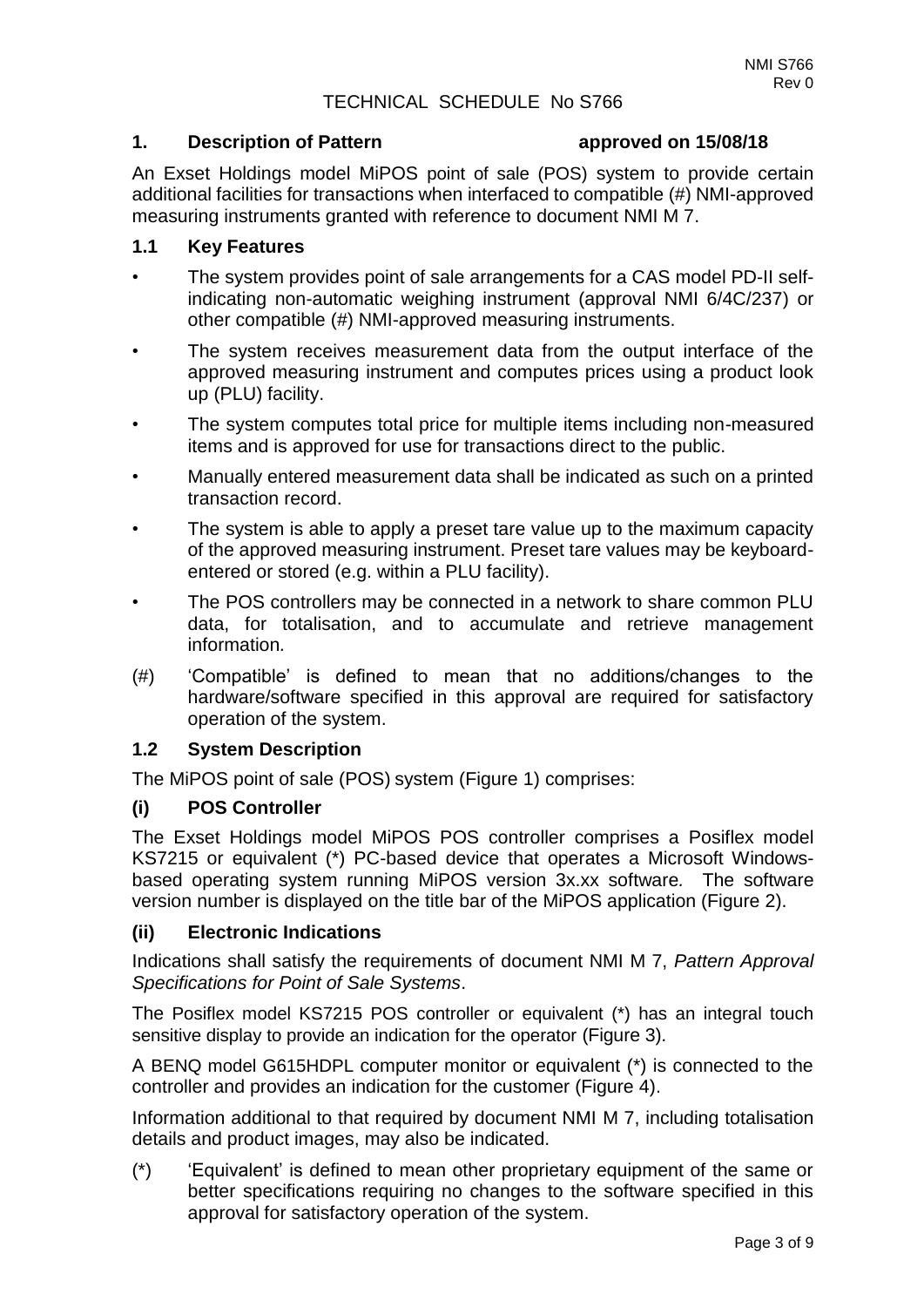# **(iii) Printing Devices**

Transaction records shall satisfy the requirements of document NMI M 7, *Pattern Approval Specifications for Point of Sale Systems*.

An Epson model TM-T82 printer or equivalent (\*) is connected to provide a transaction record printing facility. A typical record is shown in Figure 5.

(\*) 'Equivalent' is defined to mean other proprietary equipment of the same or better specifications requiring no changes to the software specified in this approval for satisfactory operation of the system.

### **(iv) Additional System Facilities**

In addition, the system may include other facilities including point of sale cash drawers, magnetic card and/or barcode reader and electronic funds transfer (EFT), etc. The facilities shall not interact with the system in a way that would cause an incorrect indication of the measured quantity or price.

#### **1.3 Verification Provision**

Provision is made for the application of a verification mark.

#### **1.4 Descriptive Markings**

The POS controller is marked in a clear and permanent manner, in one location, with the following information:

| Submittor's name or mark                 | .               |
|------------------------------------------|-----------------|
| Serial number or other unique identifier | .               |
| Pattern approval number                  | <b>NMI S766</b> |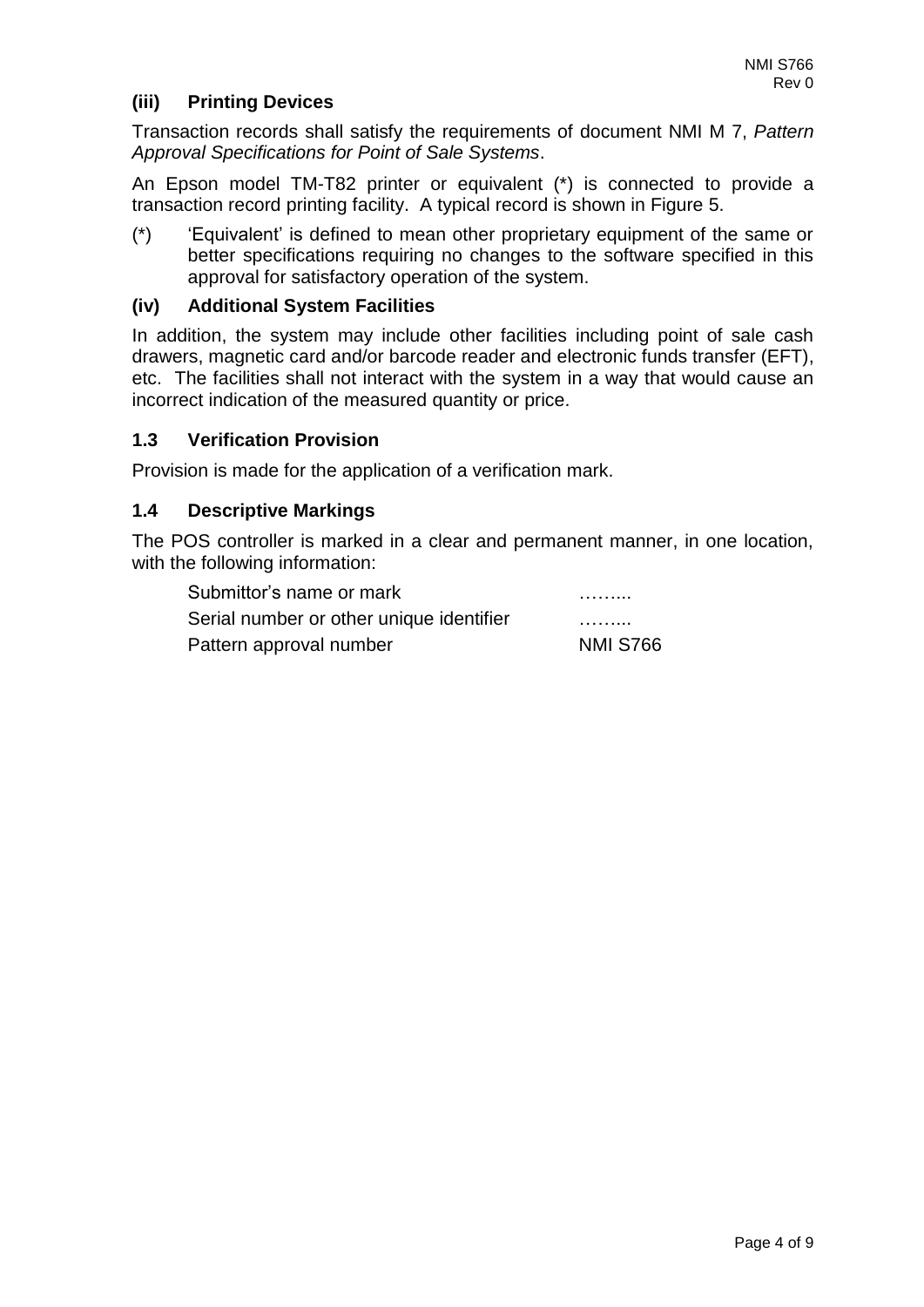# TEST PROCEDURE No S766

The POS system shall be tested in addition to any tests specified in the approval documentation for the measuring instrument/s to which the POS system is connected, as appropriate

The POS system shall be tested in the normal operational mode of the instrument and device, not in 'training mode' or any other management mode.

#### **Maximum Permissible Error**

The maximum permissible error for price computation is ±0.5 cent.

#### **TESTS**

- 1. Check the software version number/s.
- 2. Check that the POS system faithfully reproduces the measurement data in the same units and scale interval as the connected approved measuring instrument, e.g. test by using a PLU without a stored tare.
- 3. Check that the system perf7orms correct price computation, and computes and indicates a correct unrounded subtotal. For cash payment methods, check that any rounding calculation is correct.
- 4. Perform a measurement with a preset tare applied and confirm that the POS system correctly calculates and indicates a net measurement result.
- 5. Manually enter some pre-determined measurement data and ensure that the printed transaction record clearly indicates the transaction as such.
- 6. For network systems check to ensure that the measurement data printed on the transaction record is correctly reproduced.
- 7. Ensure that electronic indications and printed information are in accordance with document NMI M 7.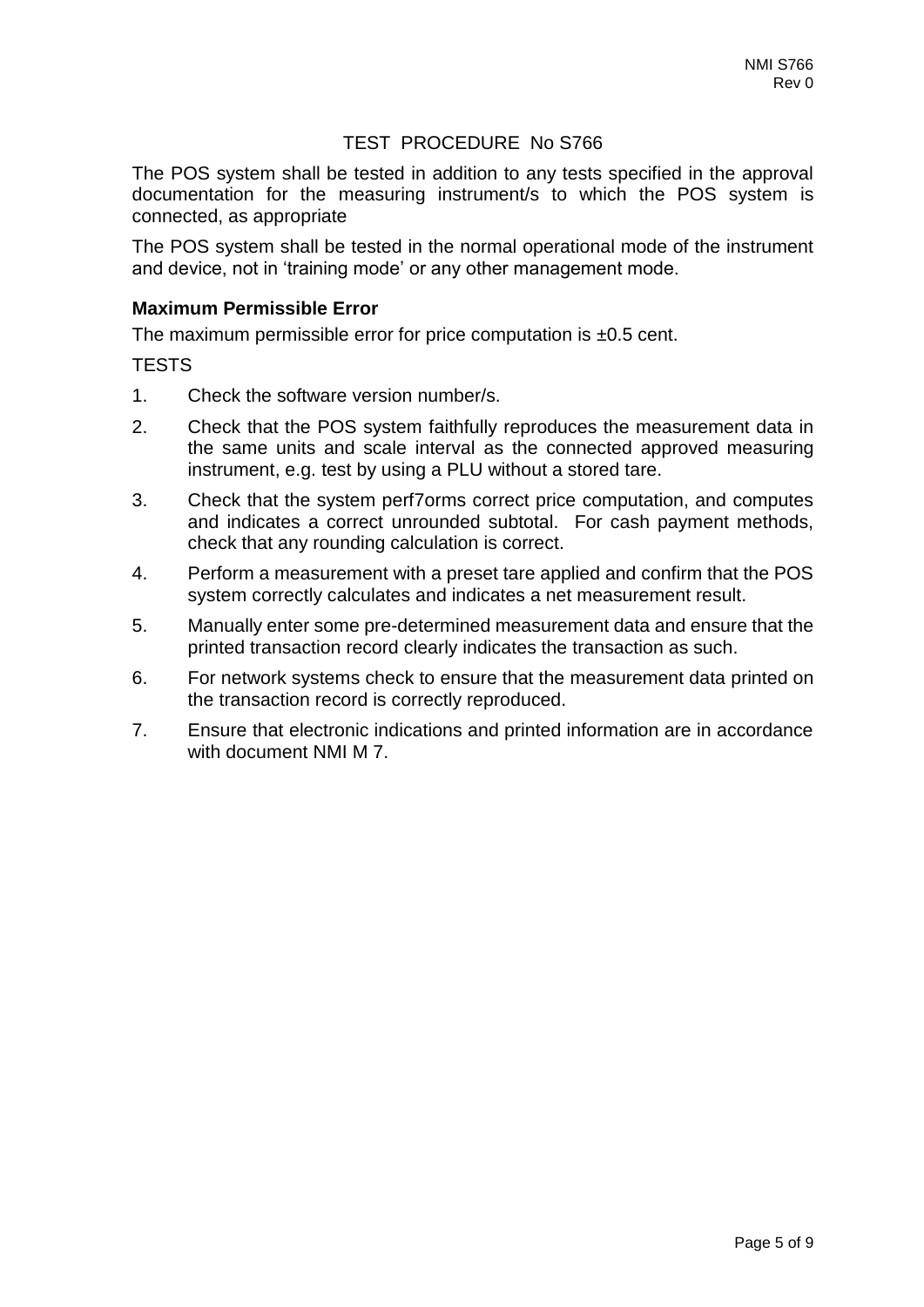

MiPOS Point of Sale (POS) System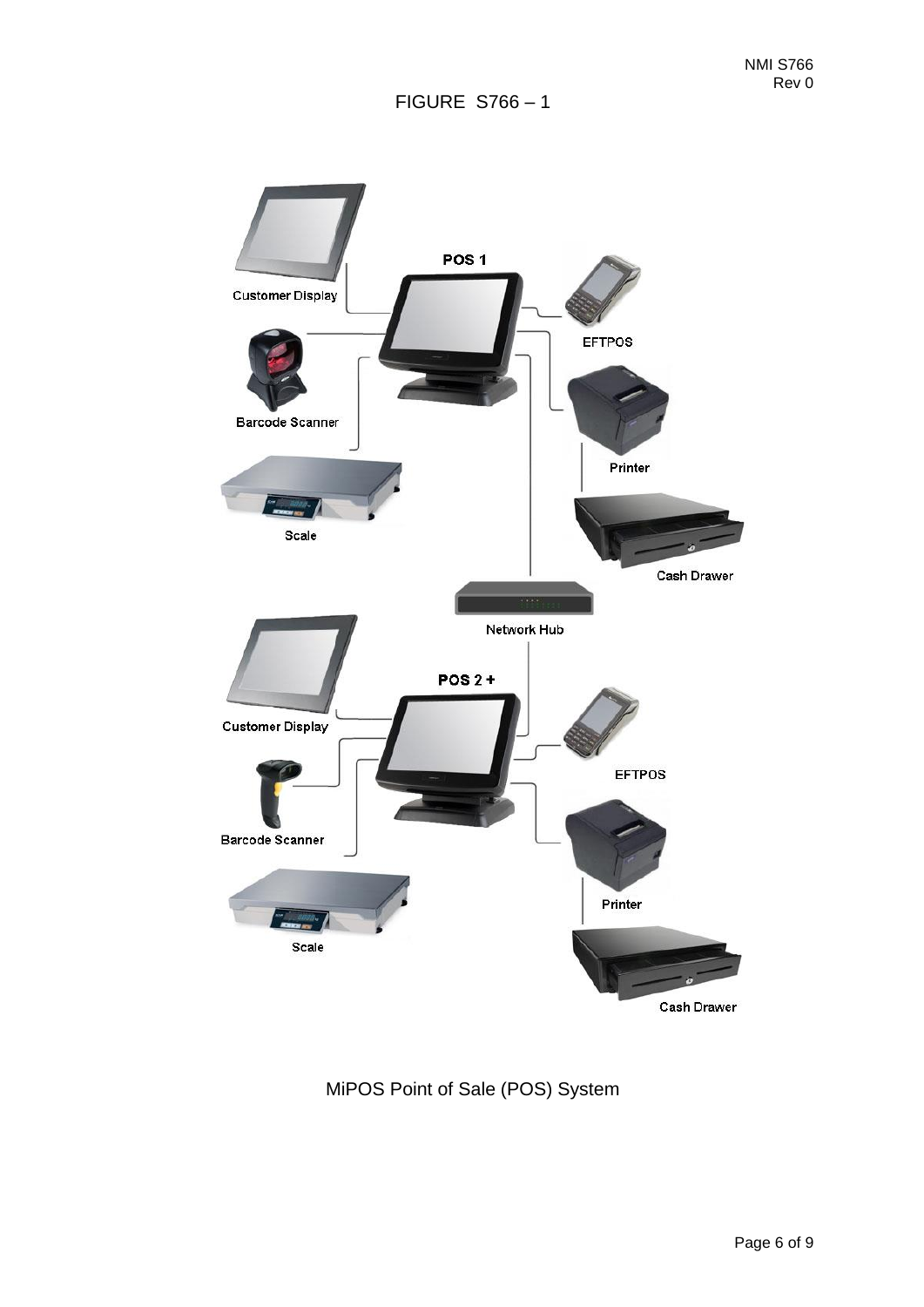# FIGURE S766 – 2

| MiPOS - 37.1R - 1.0-31072018                           |                                                                                                                                                                                                                                                                                 |              | -- -                 |
|--------------------------------------------------------|---------------------------------------------------------------------------------------------------------------------------------------------------------------------------------------------------------------------------------------------------------------------------------|--------------|----------------------|
| 08-08-2018 17:54:51                                    | MiPOS - DEMO                                                                                                                                                                                                                                                                    |              | <b>MiPOS</b>         |
|                                                        | MiPOS version 3x.xx                                                                                                                                                                                                                                                             | Admi<br>Empl | Mana<br><b>Guest</b> |
|                                                        | <b>MiPOS</b><br><b>Point of Sale Systems</b><br><b>MiPOS Point of Sale Software</b><br>Copyright © 2009-2017 MiPOS (TM)                                                                                                                                                         |              |                      |
|                                                        | http://www.mipos.com.au/<br>MiPOS is based on Openbravo POS (Opensource software). Enhanced features under the terms of the GNU General Public License as<br>Published by the Free Software Foundation, either version 3 of the License, or (at your option) any later version. |              |                      |
|                                                        | See the GNU General Public License for more details, http://www.gnu.org/licenses/                                                                                                                                                                                               |              |                      |
|                                                        |                                                                                                                                                                                                                                                                                 |              |                      |
|                                                        |                                                                                                                                                                                                                                                                                 |              | $\bigoplus$<br>Help  |
| MiPOS - General<br>jdbc:mysql://localhost:3306/demonew | $\bigcirc$ KOD3 $\bigcirc$ KOD4<br>$\circ$ KOD1 $\circ$ KOD2<br>C KOD5                                                                                                                                                                                                          | O<br>◠       |                      |

MiPOS Software version display

| (05:39 150)<br>ç                              |                                                       |                                                |                                          |                  |     |                      |   | <b>MiPOS</b>     |
|-----------------------------------------------|-------------------------------------------------------|------------------------------------------------|------------------------------------------|------------------|-----|----------------------|---|------------------|
|                                               | $\overline{\sigma}$                                   | ÷                                              |                                          | <sup>3</sup> Sc  | CC% | $\frac{1}{\sqrt{2}}$ |   |                  |
| Item<br>DEMO PRODUCT (TARE)                   | Price<br>\$15.00/kg                                   | Units<br>Taxes<br>x2.321kg N 10%               | Value<br>$\blacktriangle$<br>\$34.82     | e<br>o           |     | <b>CE</b>            | ∗ | ۰                |
| <b>DEMO PRODUCT SCALE</b>                     | \$10.00/kg                                            | x2.325kg 10%                                   | \$23.25                                  | Ω<br><b>CONT</b> |     |                      | 3 | ÷                |
| <b>DEMO PRODUCT SCALE</b>                     | \$10.00/kg                                            | x2.200kg* 10%                                  | \$22.00                                  |                  | 4   | 5                    | 6 |                  |
|                                               |                                                       |                                                |                                          | Z<br>FREES       |     | ρ                    | 9 | P<br>A           |
|                                               | <b>Subtotal</b>                                       | <b>Taxes</b>                                   | $\overline{\phantom{a}}$<br><b>Total</b> | Œ                |     |                      |   | Υ                |
| O                                             | \$72.79                                               | \$7.28                                         | \$80.06                                  |                  |     |                      |   | IIIII            |
| $\blacktriangle$<br>SAMPLE SCALE PROD<br>œ    | $\bullet$<br><b>DEMO PRODUCT</b><br>(TARE)<br>\$15.00 | <b>DEMO PRODUCT</b><br><b>SCALE</b><br>\$10.00 |                                          |                  |     |                      |   | $\blacktriangle$ |
| SAMPLE DIRECT PRO<br><b>VARIABLE PRODUCTS</b> | O                                                     |                                                |                                          |                  |     |                      |   |                  |
| αc<br><b>OTHER - SPECIAL</b><br>$\alpha$      |                                                       |                                                |                                          |                  |     |                      |   |                  |
| $\overline{\phantom{a}}$                      |                                                       |                                                |                                          |                  |     |                      |   |                  |

# FIGURE S766 – 3

Typical Operator Display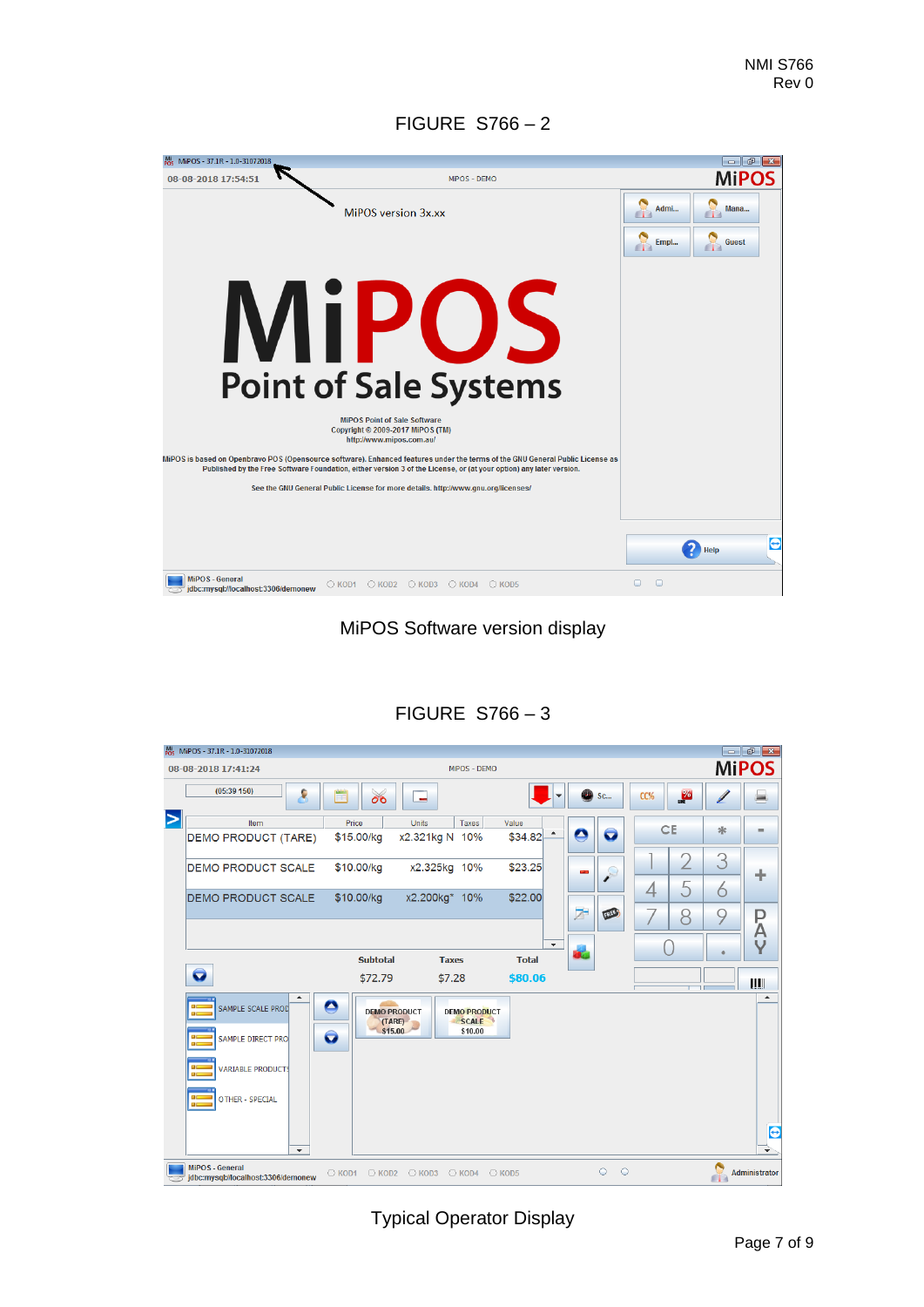Mi Display 08-08-2018 05:39 PM Administrator Selected Item **DEMO PRODUCT SCALE** coffee \$10.00/kg x2.200kg\* \$22.00 **Amount Item** Qty DEMO PRODUCT (...<br>DEMO PRODUCT S...<br>DEMO PRODUCT S... x2.321kg N<br>x2.325kg<br>x2.200kg\* \$34.82<br>\$23.25<br>\$22.00  $\Theta$ No of Items: 3 Find Your Flavor<br>Taste Of Life **Total \$80.06** 

FIGURE S766 – 4

Typical Customer Display